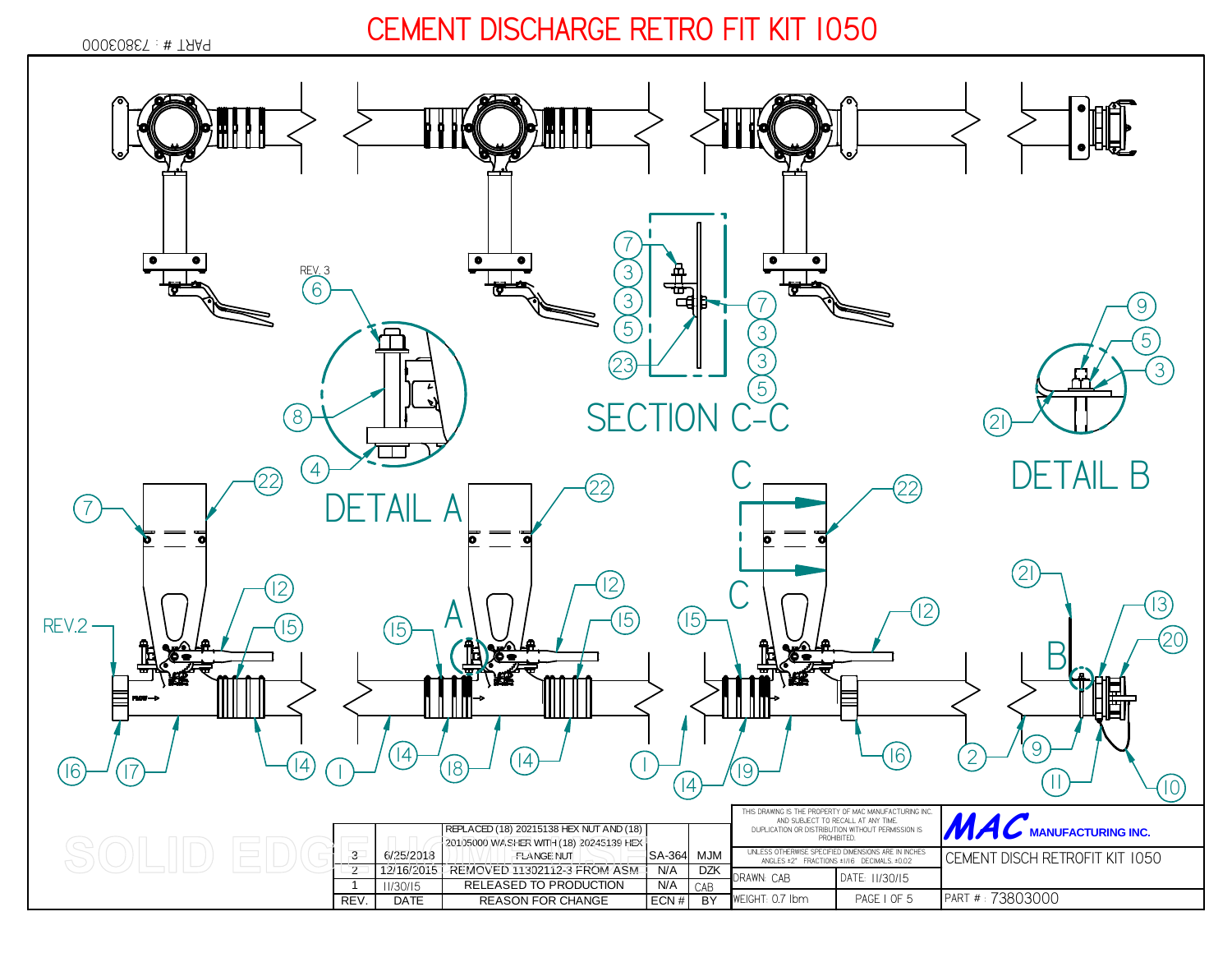*73803000* PART # :

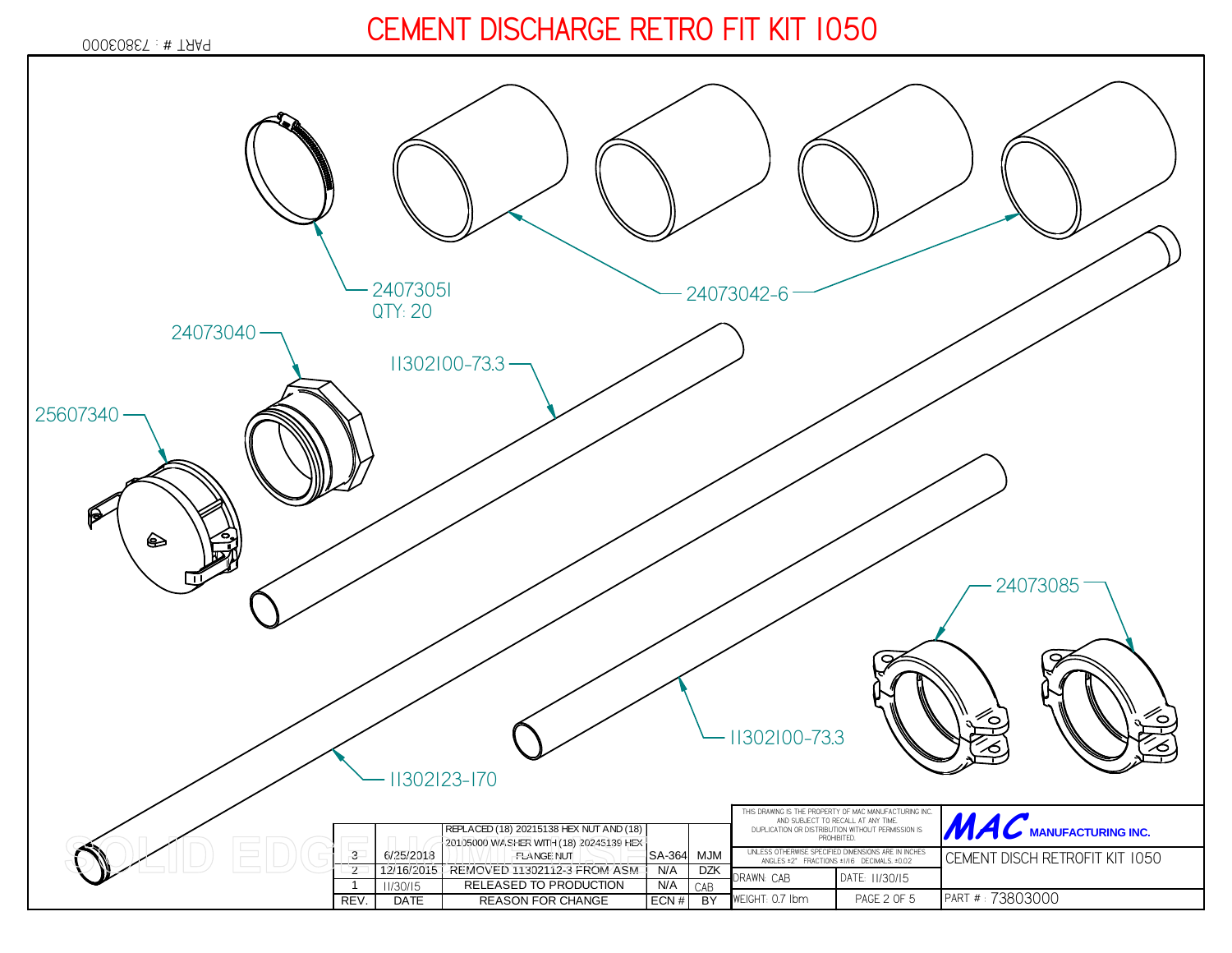*73803000* PART # :

*7322225724072709242730582407270924273059*∼ *240727097322225724273060*الاور ∼ *7322218073222369*THIS DRAWING IS THE PROPERTY OF MAC MANUFACTURING INC. AND SUBJECT TO RECALL AT ANY TIME. DUPLICATION OR DISTRIBUTION WITHOUT PERMISSION ISWE WANT THE **MANUFACTURING INC.** REPLACED (18) 20215138 HEX NUT AND (18) PROHIBITED.20105000 WASHER WITH (18) 20245139 HEX  $\frac{3}{2}$  6/25/2018 FLANGE NUTSA-364 MJM<br>N/A DZK UNLESS OTHERWISE SPECIFIED DIMENSIONS ARE IN INCHES ANGLES ±2° FRACTIONS ±1/16 DECIMALS. ±0.02 *CEMENT DISCH RETROFIT KIT 1050*12/16/2015 <sup>2</sup> 12/16/2015 REMOVED 11302112-3 FROM ASM N/A DZK**DZK** DRAWN:*CAB* DATE:*11/30/1511/30/15* $CAB$ 1 11/30/15 RELEASED TO PRODUCTION N/A CAB *PAGE 3 OF 5*REV. DATE REASON FOR CHANGE PART # : *73803000*ECN#  $BY$ WEIGHT:*0.7 lbm*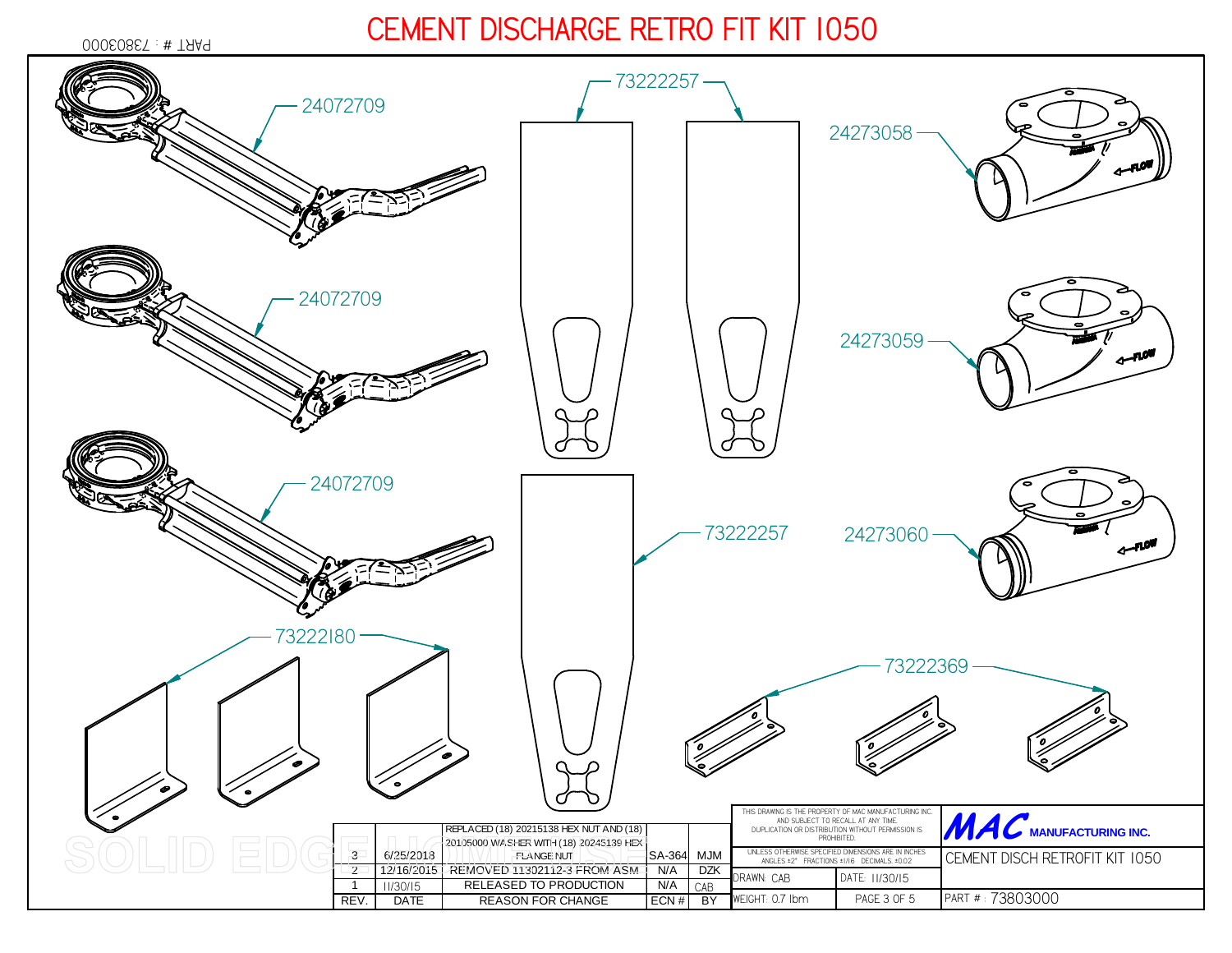